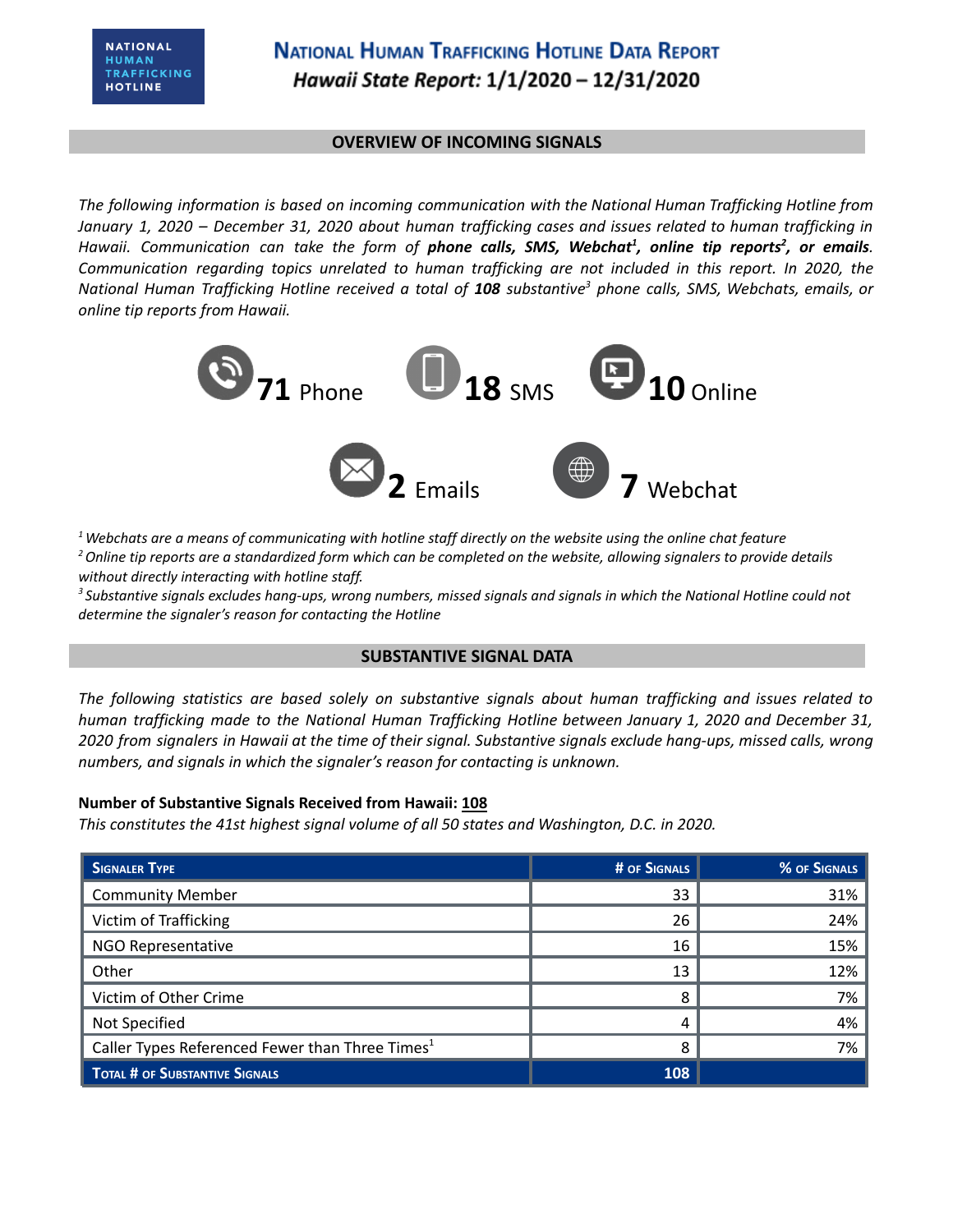# **NATIONAL HUMAN TRAFFICKING HOTLINE DATA REPORT** Hawaii State Report: 1/1/2020 - 12/31/2020

 $1$ To protect the identity of the people we serve, the National Human Trafficking Hotline does not disclose exact statistics *related to venues, industries, victim information or caller information referenced fewer than three times.*

#### **DATA ABOUT HUMAN TRAFFICKING SITUATIONS**

Each request submitted to the hotline is evaluated for evidence of potential human trafficking. In Hawaii, a total of *39 unique situations (incidents) of potential human trafficking were reported to the hotline.*

| PRIMARY REASON FOR CONTACTING THE NATIONAL HOTLINE | # OF SITUATIONS | % OF SITUATIONS |
|----------------------------------------------------|-----------------|-----------------|
| <b>Access Service Referrals</b>                    | 12              | 31%             |
| Report a Trafficking Tip                           | 26              | 67%             |
| <b>Request Crisis Assistance</b>                   |                 | 3%              |
| Request General Information <sup>2</sup>           |                 | 0%              |
| TOTAL # OF SITUATIONS                              | 39              |                 |

<sup>2</sup>Requests for general information are situations in which an individual who is aware of a specific situation of potential trafficking may contact the National Human Trafficking Hotline for general information about human trafficking or to learn more about services available to trafficking victims. Requests for T&TA (Training and Technical Assistance) are situations in which service providers or law enforcement working with a victim of trafficking contact the National Hotline for technical *assistance.*

| <b>VENUE/INDUSTRY OF POTENTIAL TRAFFICKING</b>               | <b># OF SITUATIONS</b> | <b>% OF SITUATIONS</b> |
|--------------------------------------------------------------|------------------------|------------------------|
| <b>Sex</b>                                                   |                        | 69%                    |
| Venue Not Specified                                          | 15                     | 38%                    |
| Other Venue                                                  | 3                      | 8%                     |
| Venues Referenced in Fewer than Three Cases <sup>4</sup>     | 9                      | 23%                    |
| Labor                                                        | 6                      | 15%                    |
| Industries Referenced in Fewer than Three Cases <sup>4</sup> | 6                      | 15%                    |
| <b>Sex and Labor</b>                                         |                        | 5%                     |
| <b>Trafficking Type Not Specified<sup>5</sup></b>            |                        | 10%                    |
| TOTAL # OF POTENTIAL TRAFFICKING SITUATIONS                  | 39                     | $100.0\%$              |

<sup>4</sup>To protect the identity of the people we serve, the National Human Trafficking Hotline does not disclose exact statistics *related to venues, industries, victim information or caller information referenced fewer than three times.*  ${}^5$ Cases where trafficking type is not specified typically occur when a law enforcement agent or service provider contacts the National Hotline for resources and referrals but does not disclose details about the trafficking situation due to confidentiality. This category also includes cases in which the person reporting the information references human trafficking but does not provide further detail regarding the presence of labor or commercial sex. These cases are often submitted to the National *Hotline through anonymous online tip reports.*

| $\parallel$ Victim Demographics <sup>6</sup> | # OF SITUATIONS | % OF SITUATIONS |
|----------------------------------------------|-----------------|-----------------|
| Adults                                       | 21              | 54%             |
| <b>Minors</b>                                | b               | 15%             |
| Females                                      | 29              | 74%             |
| Males                                        |                 | 8%              |